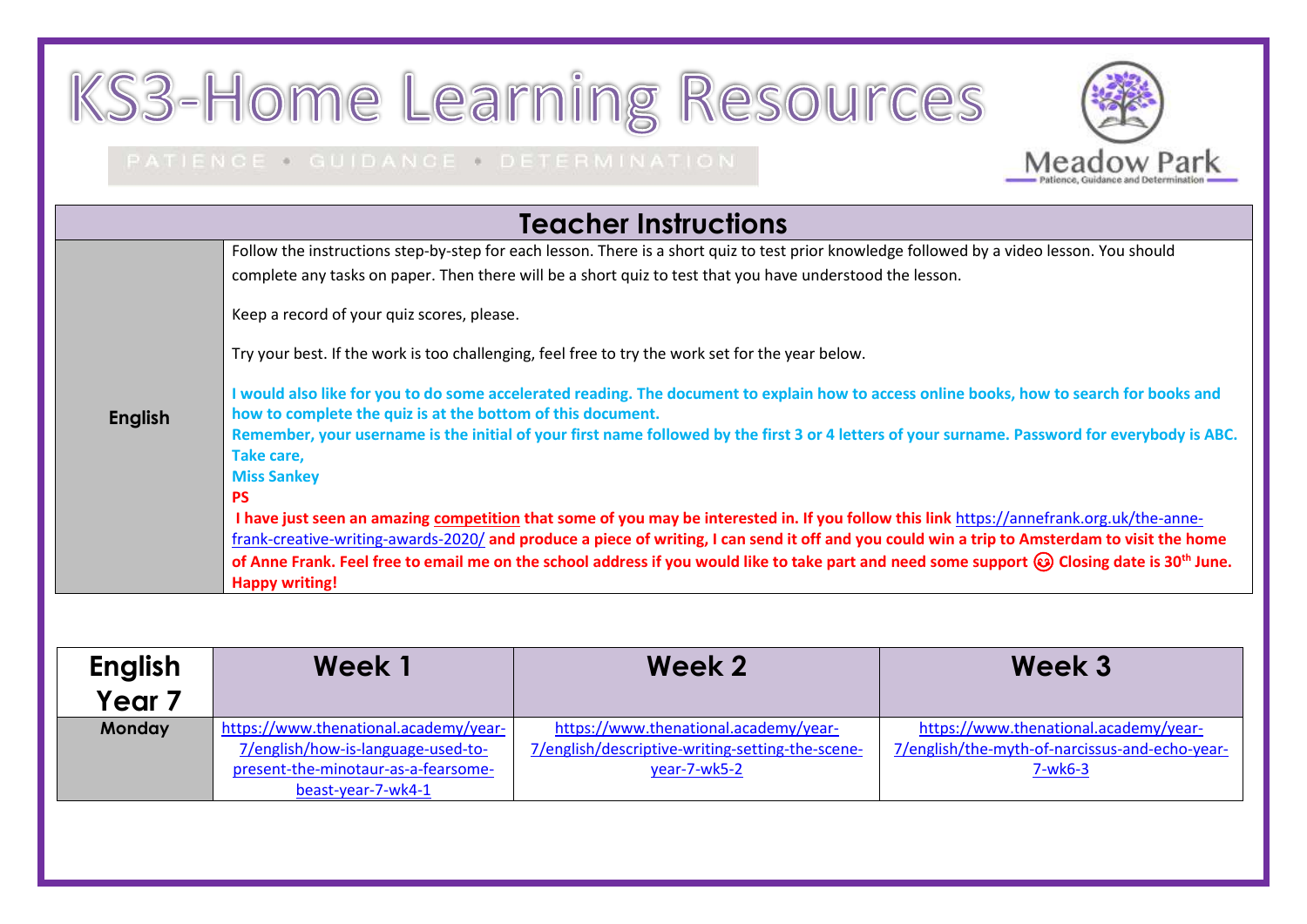|                 | In this lesson, we will review our           | In this lesson, we will consider what it means to    | In this lesson, we will learn about the background |
|-----------------|----------------------------------------------|------------------------------------------------------|----------------------------------------------------|
|                 | knowledge of word classes and language       | set the scene in writing. After exploring the        | to the two characters: Narcissus and Echo. We      |
|                 | techniques such as simile, metaphor and      | exciting technique of pathetic fallacy, we will      | will then understand how their stories converge,   |
|                 | personification.                             | practise writing some setting sentences using the    | leaving us with an important moral message and     |
|                 |                                              | senses and turn these into a paragraph.              | two interesting words used in the modern day.      |
| <b>Tuesday</b>  | https://www.thenational.academy/year-        | https://www.thenational.academy/year-                | https://www.thenational.academy/year-              |
|                 | 7/english/evaluating-theseus-hero-or-        | 7/english/descriptive-writing-describing-a-          | 7/english/grammar-for-writing-homophones-          |
|                 | coward-year-7-wk4-2                          | character-year-7-wk5-3                               | year-7-wk6-4                                       |
|                 | In this lesson, we will first recall the     | In this lesson, we will recap and remember how       | In this lesson, we will learn about homophones     |
|                 | important parts to the Myth of the           | sentences are constructed, and how they can be       | and why it is important to understand them. We     |
|                 | Minotaur.                                    | developed and varied. We will then explore the       | will then practise common errors made with         |
|                 |                                              | concept of 'showing not telling' before writing a    | words (such as there, their and they're) before    |
|                 |                                              | paragraph focusing on our characters: Theseus        | writing about the Myth of Medusa.                  |
|                 |                                              | and the Minotaur.                                    |                                                    |
| Wednesday       | https://www.thenational.academy/year-        | https://www.thenational.academy/year-                | https://www.bbc.co.uk/bitesize/articles/z69ny9q    |
|                 | 7/english/the-trojan-war-achilles-and-       | 7/english/grammar-for-writing-brackets-and-          |                                                    |
|                 | his-heel-year-7-wk4-3                        | dashes-year-7-wk5-4                                  |                                                    |
|                 | In this lesson, we will learn a little about | In this lesson, we will explore the purpose of       | You will learn to write using the passive voice by |
|                 | the exciting story of the Trojan War         | brackets and dashes, practising how we might use     | watching the videos and completing the activities  |
|                 | which occurred during this period. We        | them. We will then complete our descriptive          | set on the website.                                |
|                 | will discover the fateful prophecy he        | writing pieces and review our work.                  | Please remember to try some Accelerated            |
|                 | was given, how he came to be a hero,         |                                                      | Reading.                                           |
|                 | and how he died.                             |                                                      |                                                    |
| <b>Thursday</b> | https://www.thenational.academy/year-        | https://www.thenational.academy/year-                | https://www.bbc.co.uk/bitesize/articles/zkrc92p    |
|                 | 7/english/grammar-for-writing-               | 7/english/the-myth-of-daedalus-and-icarus-year-      |                                                    |
|                 | apostrophes-year-7-wk4-4                     | $7-wk6-1$                                            |                                                    |
|                 | In this lesson, we will recap our            | In this lesson, we will recall the important myth of | Today, you will read some extracts of The          |
|                 | knowledge of semicolons and colons           | King Minos and the Minotaur. Next, we will read      | Diamond of Drury Lane and then complete some       |
|                 | before putting that to the test. We will     | about the famous myth of Daedalus and Icarus         | tasks relating to the text.                        |
|                 | then learn about apostrophes for             | before considering the impact of its moral           |                                                    |
|                 | possession and omission and apply this       | message.                                             |                                                    |
|                 | grammatical knowledge to our                 |                                                      |                                                    |
|                 | understanding of Greek Myths.                |                                                      |                                                    |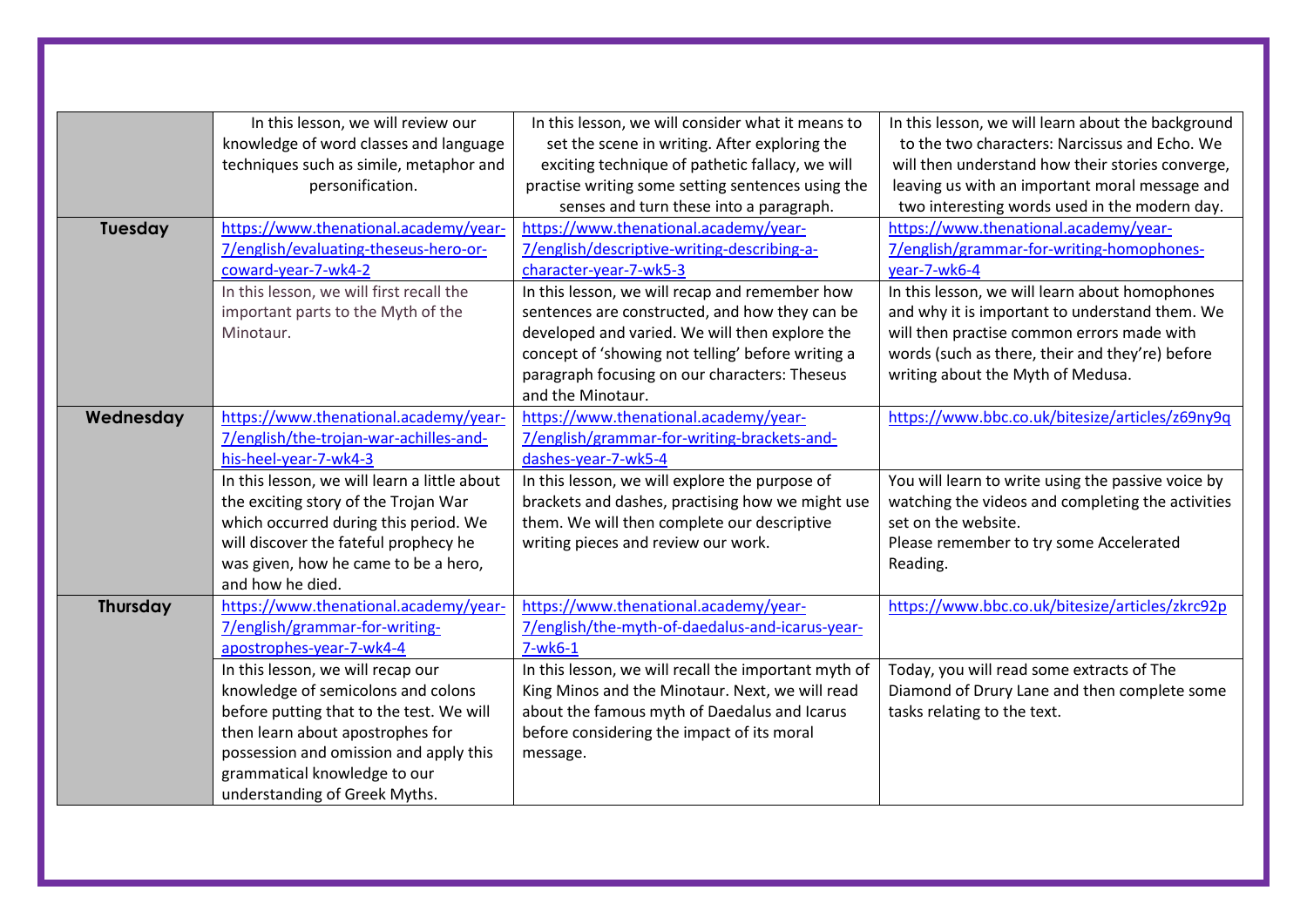| Friday                              | https://www.thenational.academy/year-<br>7/english/descriptive-writing-planning-<br>a-description-year-7-wk5-1<br>In this lesson, we will recap which<br>techniques and word classes we need<br>for effective descriptive writing. Then,<br>we will plan an imaginative piece of<br>writing describing the encounter<br>between Theseus and The Minotaur. We<br>will also practise some descriptive<br>sentences to make sure we are ready to<br>write. | https://www.thenational.academy/year-<br>7/english/greek-myths-medusa-year-7-wk6-2<br>In this lesson, we will firstly learn about who<br>Medusa was and what happened to her. We will<br>then experience the heroic tale of Perseus who<br>was tasked with acquiring the head of Medusa.                                                                                                                                                                    | https://www.bbc.co.uk/bitesize/articles/zmbsy9q<br>You will learn to improve your knowledge of<br>tricky spellings by watching the videos and<br>completing the activities set on the website.<br>Please remember to try some Accelerated<br>Reading.                                                                                                                                                                                     |
|-------------------------------------|---------------------------------------------------------------------------------------------------------------------------------------------------------------------------------------------------------------------------------------------------------------------------------------------------------------------------------------------------------------------------------------------------------------------------------------------------------|-------------------------------------------------------------------------------------------------------------------------------------------------------------------------------------------------------------------------------------------------------------------------------------------------------------------------------------------------------------------------------------------------------------------------------------------------------------|-------------------------------------------------------------------------------------------------------------------------------------------------------------------------------------------------------------------------------------------------------------------------------------------------------------------------------------------------------------------------------------------------------------------------------------------|
| <b>English</b><br>Year <sub>8</sub> | Week 1                                                                                                                                                                                                                                                                                                                                                                                                                                                  | Week 2                                                                                                                                                                                                                                                                                                                                                                                                                                                      | <b>Week 3</b>                                                                                                                                                                                                                                                                                                                                                                                                                             |
| Monday                              | https://www.thenational.academy/year-<br>8/english/victorian-literature-mystery-<br>and-the-short-story-year-8-wk4-1<br>This lesson, we will introduce the<br>conventions of the short story, detective<br>fiction and mystery writing as we<br>prepare to read the classic Sherlock<br>Holmes story, The Adventure of the<br>Speckled Band by Arthur Conan Doyle.                                                                                      | https://www.thenational.academy/year-<br>8/english/using-imagery-in-narrative-writing-<br>year-8-wk5-2<br>This lesson, we will write the first draft of the<br>narrative we planned last lesson. We will focus on<br>using imagery in our writing to craft detailed and<br>effective pieces of writing. We will think about<br>how to develop each idea within the structure we<br>have planned. You will need your planning and<br>notes from last lesson. | https://www.thenational.academy/year-<br>8/english/victorian-poetry-understanding-<br>structure-and-form-year-8-wk6-3<br>This lesson, we will compare the structure and<br>form of the two poems we have studied this<br>week: Neutral Tones and The Darkling Thrush.<br>We will explore the effects of poetic form and<br>rhyme and use this to craft our own poems in a<br>similar style. You will need your notes from last<br>lesson. |
| Tuesday                             | https://www.thenational.academy/year-<br>8/english/reading-for-meaning-the-<br>adventure-of-the-speckled-band-year-8-<br>wk4-2<br>Today, get comfortable and enjoy our<br>reading of a classic mystery story: The<br>Adventure of the Speckled Band by<br>Arthur Conan Doyle. We will start to                                                                                                                                                          | https://www.thenational.academy/year-<br>8/english/editing-and-redrafting-narrative-<br>writing-year-8-wk5-3<br>This lesson, we will continue to develop our<br>narrative writing skills and practise editing and<br>redrafting our work, with a particular focus on<br>developing narrative voice, creating cohesion and                                                                                                                                   | https://www.thenational.academy/year-<br>8/english/grammar-for-writing-commonly-<br>confused-words-and-homophones-year-8-wk6-4<br>This lesson, we will build our confidence with<br>commonly confused words and homophones that<br>often cause misconceptions. You will need your<br>notes from last lesson.                                                                                                                              |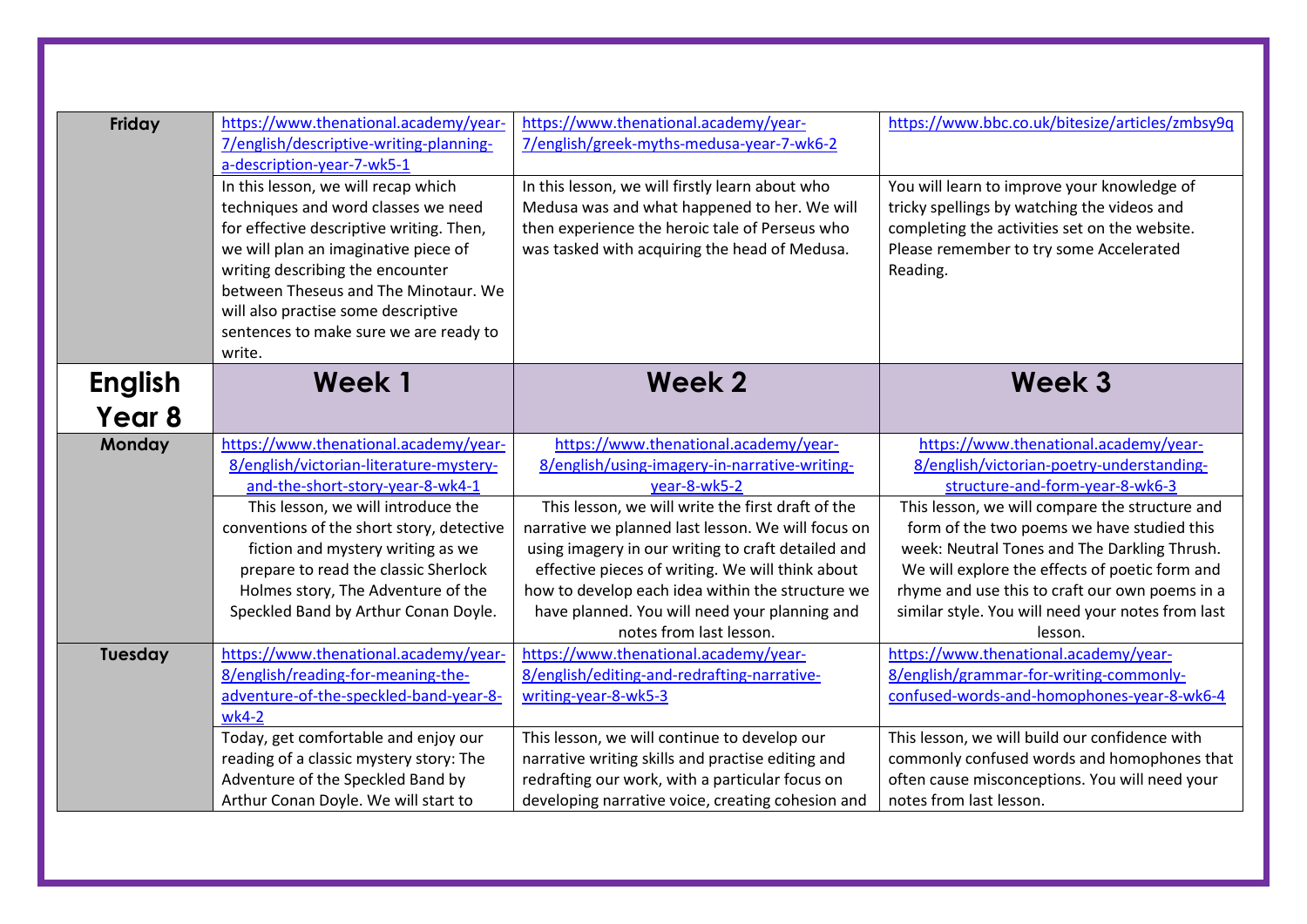|                 | evaluate some of the conventions of the     | crafting our ideas and vocabulary for maximum        |                                                 |
|-----------------|---------------------------------------------|------------------------------------------------------|-------------------------------------------------|
|                 | mystery genre in this story.                | impact.                                              |                                                 |
| Wednesday       | https://www.thenational.academy/year-       | https://www.thenational.academy/year-                | https://www.bbc.co.uk/bitesize/articles/zrbgcqt |
|                 | 8/english/the-speckled-band-part-3-         | 8/english/grammar-for-writing-brackets-and-          |                                                 |
|                 | year-8-wk4-3                                | dashes-year-8-wk5-4                                  |                                                 |
|                 | This lesson, we will finish reading and     | This lesson, we will be covering how to use          | In this lesson, I would like you to read the    |
|                 | begin to analyse the structure and          | brackets and dashes accurately - a very useful       | extracts and complete the activities.           |
|                 | language used in the short story, The       | skill! You will need a pen and paper, as well as the | Please remember to try some Accelerated         |
|                 | Adventure of the Speckled Band.             | story you wrote last lesson.                         | Reading.                                        |
| <b>Thursday</b> | https://www.thenational.academy/year-       | https://www.thenational.academy/year-                | https://www.bbc.co.uk/bitesize/articles/zn7g47h |
|                 | 8/english/grammar-for-writing-commas-       | 8/english/victorian-poetry-neutral-tones-year-8-     |                                                 |
|                 | and-clauses-year-8-wk4-4                    | $wk6-1$                                              |                                                 |
|                 | This lesson, we will cover some key rules   | This lesson, we will begin to explore poetry from    | In this lesson, I would like you to watch the   |
|                 | about how to use commas correctly in        | the Victorian period, starting with Thomas Hardy.    | videos and complete the activities.             |
|                 | different clauses.                          | We will be introducing ideas about poetic devices    | Please remember to try some Accelerated         |
|                 |                                             | and structures in order to understand how to         | Reading.                                        |
|                 |                                             | analyse a poem.                                      |                                                 |
| Friday          | https://www.thenational.academy/year-       | https://www.thenational.academy/year-                | https://www.bbc.co.uk/bitesize/articles/zjchscw |
|                 | 8/english/structuring-narrative-writing-    | 8/english/victorian-poetry-nature-and-the-           |                                                 |
|                 | vear-8-wk5-1                                | pastoral-year-8-wk6-2                                |                                                 |
|                 | This lesson, we will start to explore ideas | This lesson, we will look at a poem by Thomas        | In this lesson, I would like you to watch the   |
|                 | related to narrative theory in              | Hardy called The Darkling Thrush. This poem was      | videos and complete the activities.             |
|                 | preparation for writing a story. We will    | written to mark the end of the nineteenth century    | Please remember to try some Accelerated         |
|                 | look at the idea of the seven basic plots   | and was published in 1900. We will continue to       | Reading.                                        |
|                 | and some common narrative structures        | develop our understanding of the craft of poetry,    |                                                 |
|                 | so that we can begin to plan our writing    | particularly focusing on how Thomas Hardy            |                                                 |
|                 | effectively.                                | depicts nature and pastoral life. You will need      |                                                 |
|                 |                                             | your notes from last lesson.                         |                                                 |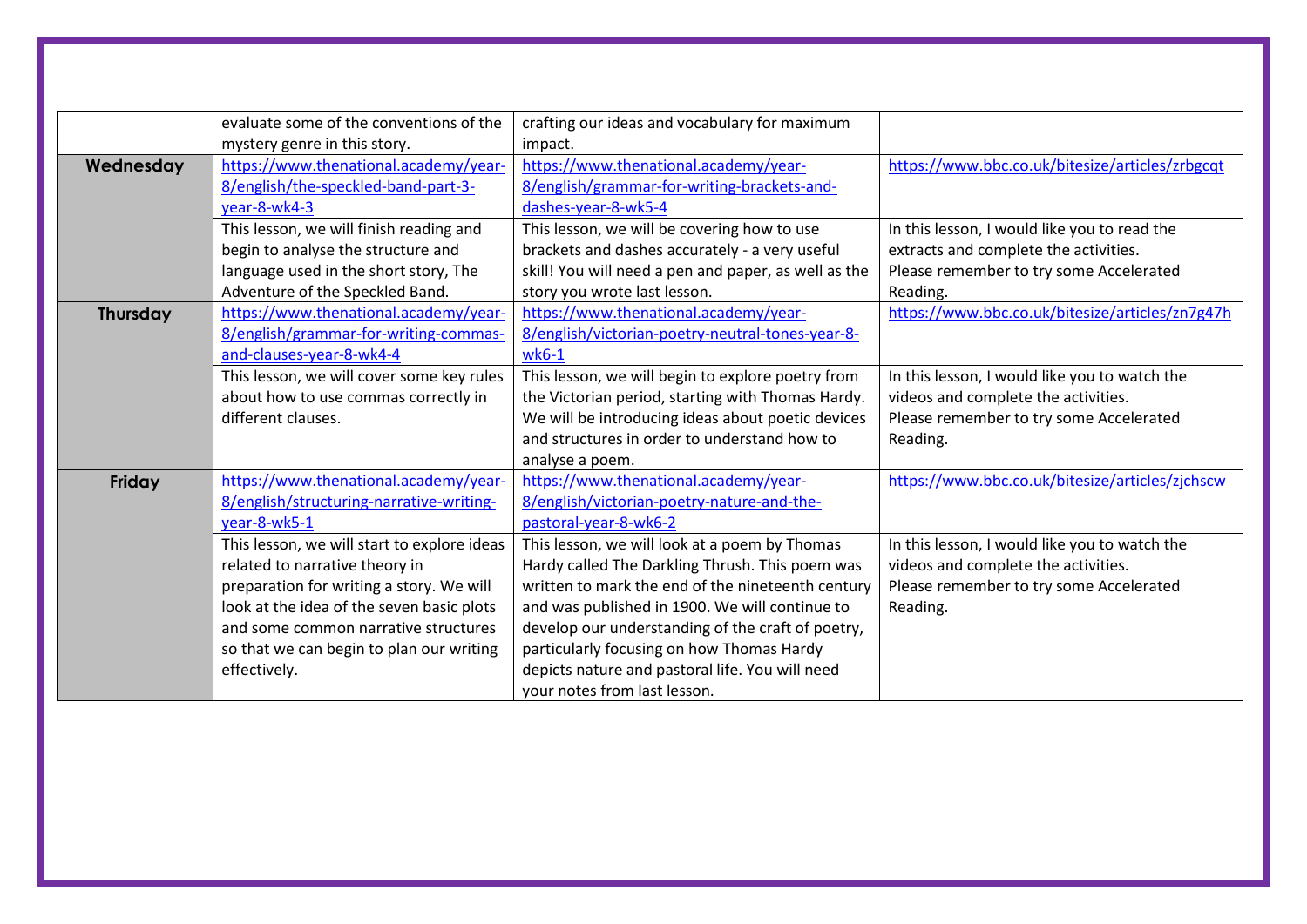| <b>English</b> | Week 1                                     | <b>Week 2</b>                                      | Week 3                                               |
|----------------|--------------------------------------------|----------------------------------------------------|------------------------------------------------------|
| Year 9         |                                            |                                                    |                                                      |
| Monday         | https://www.thenational.academy/year-      | https://www.thenational.academy/year-              | https://www.thenational.academy/year-                |
|                | 9/english/learning-the-importance-of-      | 9/english/creation-of-frankenstein-and-applying-   | 9/english/applying-contextual-understanding-to-      |
|                | context-and-using-this-as-a-way-to-        | the-uncanny-year-9-wk5-2                           | support-the-meaning-of-a-text-year-9-wk6-3           |
|                | understand-historical-texts-year-9-wk4-    |                                                    |                                                      |
|                |                                            |                                                    |                                                      |
|                | In this lesson, we will start with a quick | In this lesson, we will start with a quick quiz    | In this lesson, we will start with a quick quiz      |
|                | quiz testing your knowledge on what we     | testing your knowledge on "The Uncanny", which     | testing your knowledge of the Victorian context      |
|                | have learnt about women in Gothic          | we looked at last lesson. You will need your notes | that we looked at last lesson. Then, we will look    |
|                | literature. Then, we will look at context  | on "The Uncanny" for the lesson. Then, we will     | at some more context that will support our           |
|                | around women in the Victorian era and      | look at Mary Shelley and her inspiration for her   | understanding of the Victorian era and apply our     |
|                | apply that knowledge when analysing        | famous novel Frankenstein and read a section       | new knowledge to Jekyll and Hyde.                    |
|                | the depiction of Porphyria in Robert       | from the story to apply our knowledge of "The      |                                                      |
|                | Browning's Porphyria's Lover.              | Uncanny".                                          |                                                      |
| Tuesday        | https://www.thenational.academy/year-      | https://www.thenational.academy/year-              | https://www.thenational.academy/year-                |
|                | 9/english/applying-context-in-analysing-   | 9/english/analysing-language-in-frankenstein-      | 9/english/applying-authorial-intent-in-language-     |
|                | language-year-9-wk4-2                      | year-9-wk5-3                                       | analysis-write-up-year-9-wk6-4                       |
|                | In this lesson, we will start with a quick | In this lesson, we will start with a quick quiz    | In this lesson, we will start with a quick quiz      |
|                | quiz testing your knowledge on what we     | testing your knowledge of Mary Shelley, who we     | testing your knowledge of the duality of man that    |
|                | have learnt about women in Victorian       | looked at last lesson. Then, we will look at the   | we looked at last lesson. Then, we will look at      |
|                | England. Then, we will look at the next    | famous novel Frankenstein and read a section       | applying our understanding of Stevenson's            |
|                | section of Porphyria's Lover and apply     | from the story to apply our language analysis      | authorial intent to our analysis of Jekyll and Hyde. |
|                | that knowledge when analysing the          | skills, in particular focusing on using analytical |                                                      |
|                | depiction of Porphyria.                    | phrasing when writing up our responses.            |                                                      |
| Wednesday      | https://www.thenational.academy/year-      | https://www.thenational.academy/year-              | https://www.bbc.co.uk/bitesize/articles/z7rfvk7      |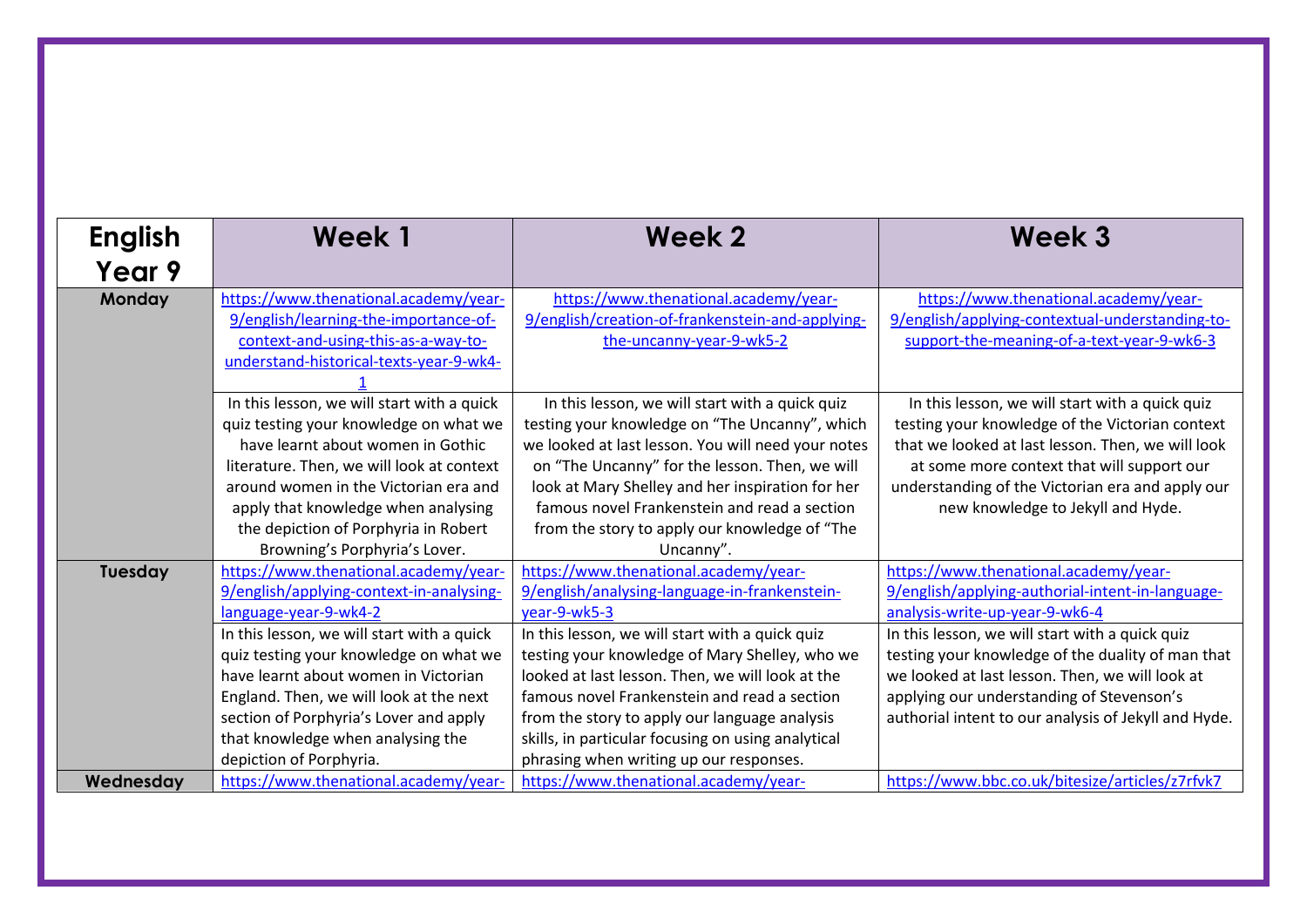|                 | 9/english/developing-an-opinion-and-                                                 | 9/english/understanding-authorial-intent-and-                                                   |                                                                                      |
|-----------------|--------------------------------------------------------------------------------------|-------------------------------------------------------------------------------------------------|--------------------------------------------------------------------------------------|
|                 | justifying-it-year-9-wk4-3                                                           | how-to-use-this-to-develop-analysis-year-9-wk5-4                                                |                                                                                      |
|                 | In this lesson, we will start with a quick<br>quiz testing your knowledge of what we | In this lesson, we will start with a quick quiz<br>testing your knowledge on Gothic elements in | In this lesson, I would like you to watch the videos<br>and complete the activities. |
|                 | have learnt so far about Porphyria's                                                 | Frankenstein. Then, we will look at the famous                                                  | Please remember to try some Accelerated                                              |
|                 | Lover. Then, we will imagine that you                                                | novelist Charles Dickens and the concept of                                                     | Reading.                                                                             |
|                 | are bringing a case against the narrator                                             | authorial intent and apply this. We will consider,                                              |                                                                                      |
|                 | for murder.                                                                          | in particular, why he may have chosen to                                                        |                                                                                      |
|                 |                                                                                      | incorporate elements of the Gothic in his writing                                               |                                                                                      |
|                 |                                                                                      | for an intended purpose.                                                                        |                                                                                      |
| <b>Thursday</b> | https://www.thenational.academy/year-                                                | https://www.thenational.academy/year-                                                           | https://www.bbc.co.uk/bitesize/articles/zn8wqp3                                      |
|                 | 9/english/writing-a-detailed-and-                                                    | 9/english/analysing-jekyll-and-hyde-through-the-                                                |                                                                                      |
|                 | analytical-opinion-year-9-wk4-4                                                      | victorian-fin-de-siecle-fears-year-9-wk6-1                                                      |                                                                                      |
|                 | In this lesson, we will start with a quick                                           | In this lesson, we will start with a quick quiz                                                 | In this lesson, I would like you to watch the                                        |
|                 | quiz testing your knowledge on what we                                               | testing your knowledge of some of the vocabulary                                                | videos, read the extracts and complete the                                           |
|                 | have learnt so far this week. Then, we                                               | that we have been looking at so far in this unit.                                               | activities.                                                                          |
|                 | will look at alternative interpretations of                                          | Then, we will look at what fin de siècle is and how                                             | Please remember to try some Accelerated                                              |
|                 | the narrator in the poem before you                                                  | this applies to the Gothic and Jekyll and Hyde                                                  | Reading.                                                                             |
|                 | write up a detailed analysis exploring                                               |                                                                                                 |                                                                                      |
|                 | these alternatives.                                                                  |                                                                                                 |                                                                                      |
| Friday          | https://www.thenational.academy/year-                                                | https://www.thenational.academy/year-                                                           | https://www.bbc.co.uk/bitesize/articles/zvkpscw                                      |
|                 | 9/english/understand-the-uncanny-and-                                                | 9/english/understanding-jekyll-and-hyde-                                                        |                                                                                      |
|                 | how-it-applies-to-gothic-literature-year-                                            | through-contextual-consideration-year-9-wk6-2                                                   |                                                                                      |
|                 | $9-wk5-1$                                                                            |                                                                                                 |                                                                                      |
|                 | In this lesson, we will start with a quick                                           | In this lesson, we will start with a quick quiz                                                 | In this lesson, I would like you to watch the videos                                 |
|                 | quiz testing your knowledge on how                                                   | testing your knowledge of some of the Victorian                                                 | and complete the activities.                                                         |
|                 | Porphyria's Lover links to the Gothic                                                | fin de siècle fears that we looked at last lesson.                                              | Please remember to try some Accelerated                                              |
|                 | genre. Then, we will look at a famous                                                | Then, we will look at some more context that will                                               | Reading.                                                                             |
|                 | psychoanalyst, Sigmund Freud: who he                                                 | support our understanding of the Victorian era                                                  |                                                                                      |
|                 | was, why he was famous and then                                                      | allowing us a better appreciation of Stevenson's                                                |                                                                                      |
|                 | understand and apply his theory of "The                                              | authorial intent which we will be focusing on                                                   |                                                                                      |
|                 | Uncanny" to Gothic literature we have                                                | again this week.                                                                                |                                                                                      |
|                 | already looked at.                                                                   |                                                                                                 |                                                                                      |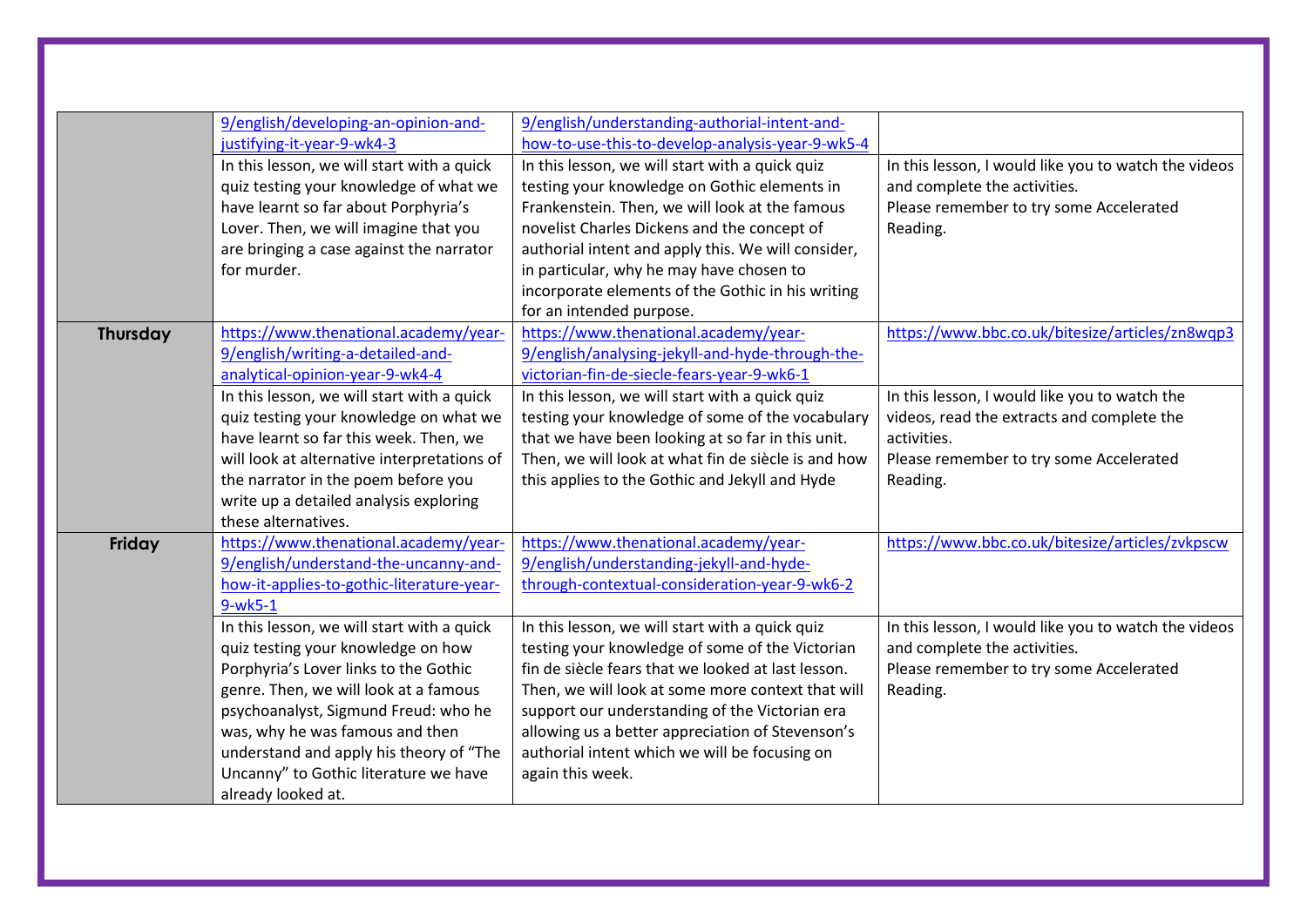## Reading at home.

Hello. At Meadow Park, your child takes part in a reading programme called Accelerated Reader.

This is an **Accelerated Reader** help sheet so that your child can continue to build their word count at home.

<https://readon.myon.co.uk/>This link allows your child to read books online. It has an audio option so that the book can be read out loud to them.

<https://www.arbookfind.co.uk/advanced.aspx> To find a book that has an Accelerated Reader quiz attached to it, your child can complete an Advanced Search and look for 'myON books' in the additional criteria section.

Your child can also read books that they already have at home and complete the quiz on those. They just need to search on the above link to make sure there is a quiz attached to the book they would like to read.

<https://ukhosted59.renlearn.co.uk/6711432/>This is where they can log in and complete their Accelerated Reader quiz. I have your child's logins so just ask if you need them.